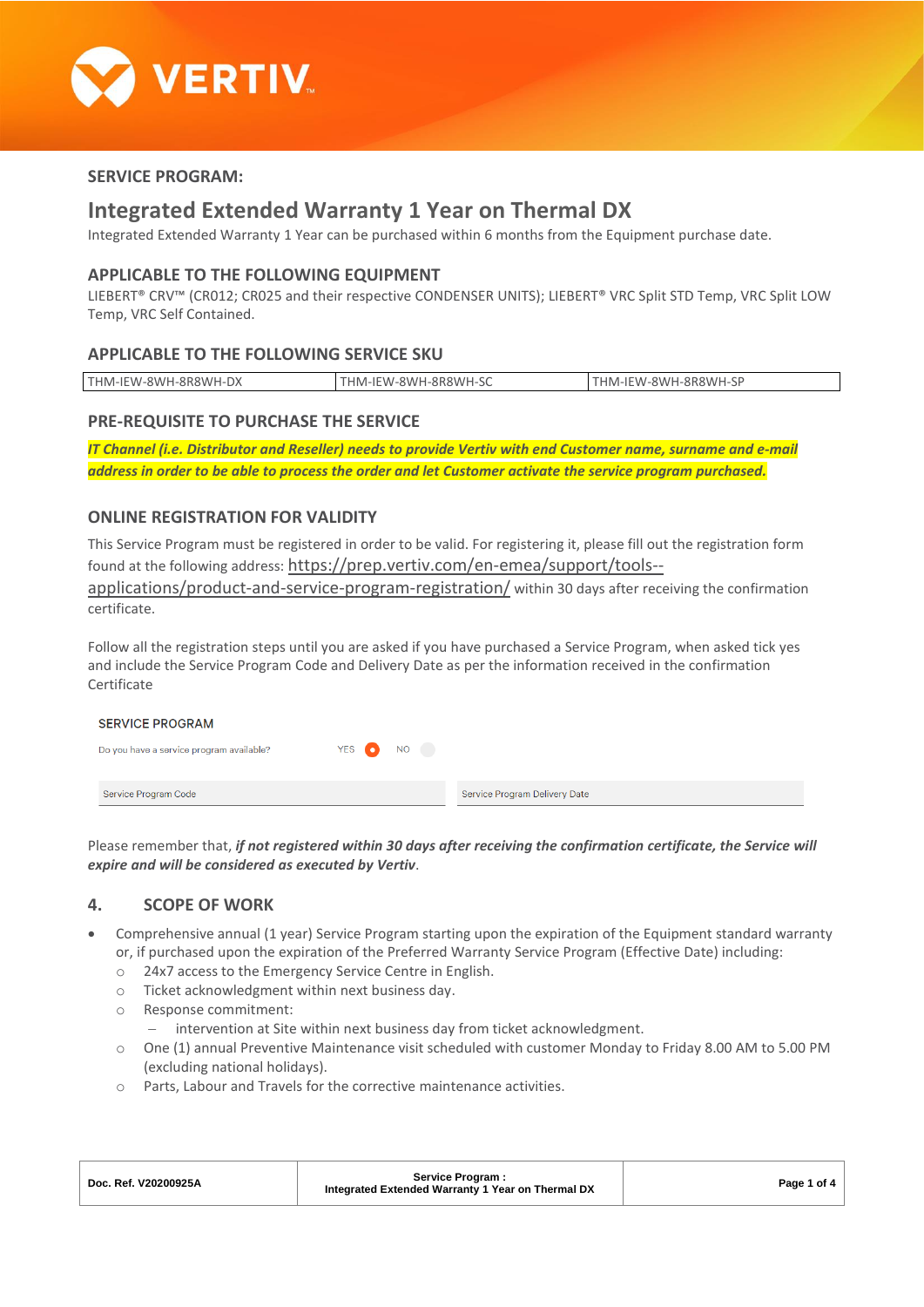

## **5. DETAILS OF SERVICES**

#### • 24x7 Service Support:

Customers are provided with dedicated access points to the Customer Service Center:

- o 24x7 telephone number: Toll free (where available) 00 800 11554499
- o E-mail address: [eoc@vertiv.com.](mailto:eoc@vertiv.com)

A team of professionals will liaise with End-Customer providing telephone support and identifying the best course of action. Within the next business day from the claim, the Customer Service Center will issue a ticket acknowledgment confirming the dispatching of a customer engineer to Site.

- Response time:
	- $\circ$  A customer engineer will be dispatched to Site within next business day from the ticket acknowledgment.
	- Travel, Parts and Labour coverage:
		- o Full coverage of parts, labour and travels for the on-site visit scheduled during normal working hours, including travel, repair time and parts used for the repair.
- Preventive Maintenance:
	- o The Preventive Maintenance visit will include the below-mentioned activities. A report will be handed over to End-Customer upon completion.

## **Preventive Maintenance Check List**

#### **Air Filters**

• Check for soiling, damage, corrosion

#### **Electric Panel**

**Controls**

- Set, adjust and tighten all the electrical connections
- Check contactors for pitting
- Check power supply voltage

## **Refrigerant Cycle/Section**

- Examine refrigerant lines for leaks or damage
- Using the sight glass, check lines for moisture
- Check superheat
- Check sub-cooling
- Check compressor noise vibration
- Check compressor starting and running currents
- Check coils cleanliness
- Check coils for damage and corrosion
- Check condensate drain from evaporator coil
- Set, adjust and tighten the functional elements
- Monitor suction, head and discharge pressure

#### **Fans Section**

- Check for soiling, damage and corrosion
- Check blower noise
- Examine motor mounts for tightness
- Check for abnormal vibrations
- Measure the current and power consumption
- Set, adjust and tighten all the electrical connections

# • Check connections for electric and mechanical

- functions
- Check parameters setting and sensor calibration
- Check safety devices for proper operation and adjust accordingly:
- Air clogged filter device
- Fan safety device
- Humidifier safety devices
- Electrical heater safety devices
- Hydraulic circuit safety devices
- Functional tests on:
- Fans, humidifier, heaters, air damper and hydraulic circuits
- Check operation sequence

#### **Electrodes Humidifier (If Applicable)**

- Check the canister for any deposits
- Check the condition of all steam hoses
- Check for leaks
- Check operation of humidifier water pumps (if applicable)
	- Check power and current absorption

#### **Electric heaters (if applicable)**

- Check correct fixing
	- **Major Visit Only**
	- Check power and current absorption

| Doc. Ref. V20200925A | Service Program:<br>Integrated Extended Warranty 1 Year on Thermal DX | Page 2 of 4 |
|----------------------|-----------------------------------------------------------------------|-------------|
|                      |                                                                       |             |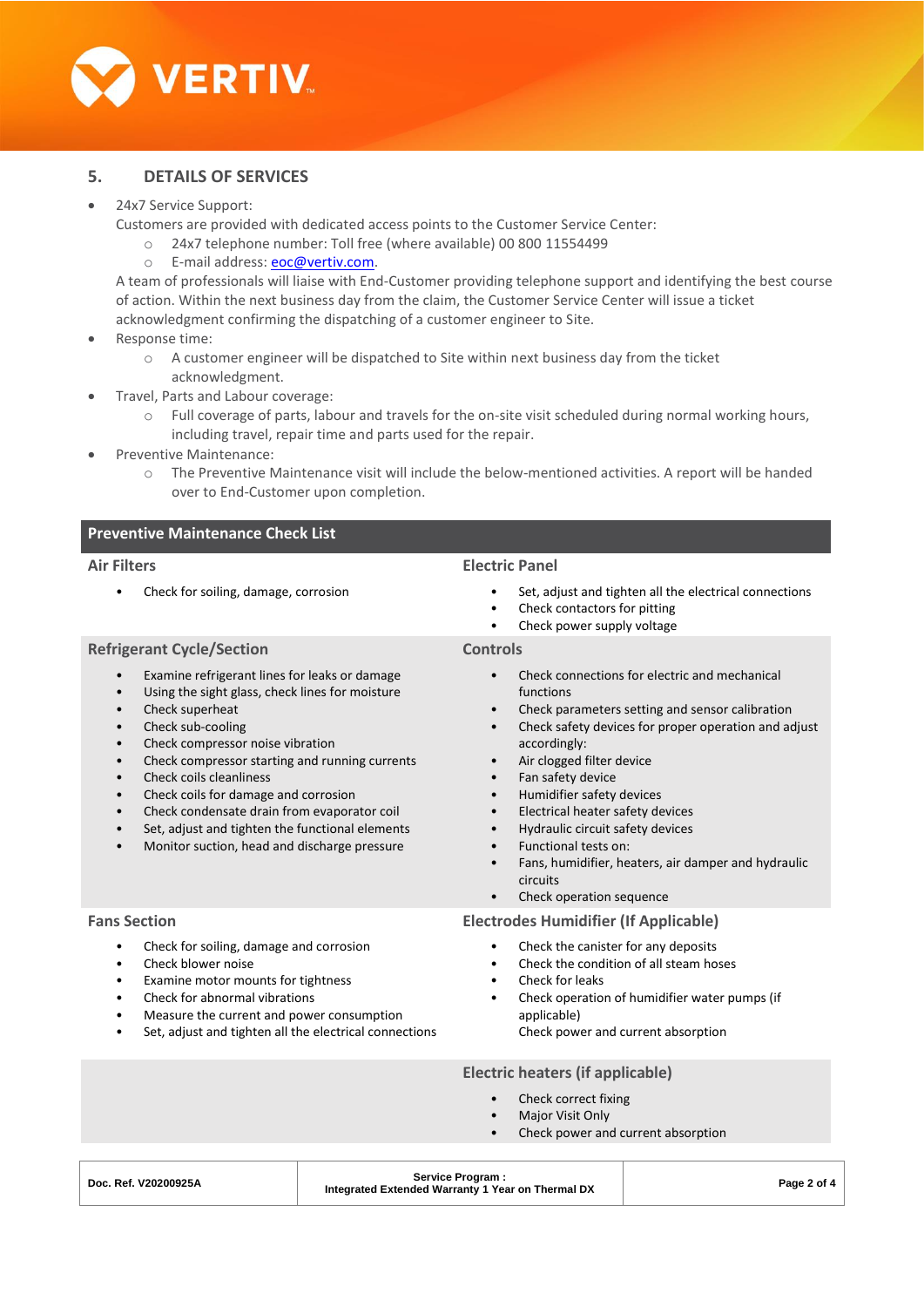

#### **Preventive Maintenance Check List**

## **ASSUMPTIONS & CLARIFICATIONS**

- Excludes consumables.
- Labour coverage excludes labour for piping external from the unit. Heat rejection coil not covered if failure is due to age, corrosive atmosphere or saltwater type environment.
- Preventive Maintenance expenses incurred due to delays beyond the control of Vertiv will be charged.
- Additional activities not part of this scope of work can be added and quoted separately.

## **END-CUSTOMER DUTIES**

Customer shall provide:

- Complete access to Site and to the Equipment for the purpose of Preventive Maintenance services.
- Safe working environment including, where appropriate, safety induction procedures.
- A point of contact during time of service.
- A point of contact for receipt of units and components.
- The Equipment shall be already installed and commissioned in line with manufacturer recommendations.
- Isolation of any water-based fire suppression systems for the duration of site works.

Preventive Maintenance visit must be requested at least 10 business days in advance of need by contacting the Vertiv™ Customer Service Center at the Toll-free telephone number (where available) 00 800 11554499.

• If for any reason the work cannot be performed during scheduled time, notify Vertiv service personnel 48-hours prior to scheduled event.

Service may require shutdown of load to ensure electrical connection integrity.

Attending staff are not expected to work completely alone, it is expected that site staff will regularly monitor and understand the condition of attending staff if they are attending site as a single engineer.

If Asbestos is present in the building related to the work area of the Equipment and planned works, the attending operatives must be briefed on this by the site staff.

## **EXCLUSIONS**

Parts and Labour coverage for repair and replacement does not extend to any loss or damage due to misuse, accident, abuse, neglect, normal wear and tear, negligence (other than Vendor's), unauthorized modification or alteration, use beyond rated capacity, failure to report a known fault or malfunction in a timely manner, unsuitable power sources or environmental conditions, improper installation, repair, handling, maintenance or application or any other cause not due to the Vendor.

## **ABORTIVE VISITS**

Abortive visits to the Site resulting from inadequate notice, false, unjustified, unauthorized calls, inaccurate instructions, inaccessibility of the Site, unavailability of the Equipment to perform the activities as per the Scope of Work, shall be charged at 50% of the contract value.

#### **SUBCONTRACTOR**

The Seller reserves the right to subcontract Services to others.

| Doc. Ref. V20200925A | Service Program:<br>Integrated Extended Warranty 1 Year on Thermal DX | Page 3 of 4 |
|----------------------|-----------------------------------------------------------------------|-------------|
|                      |                                                                       |             |